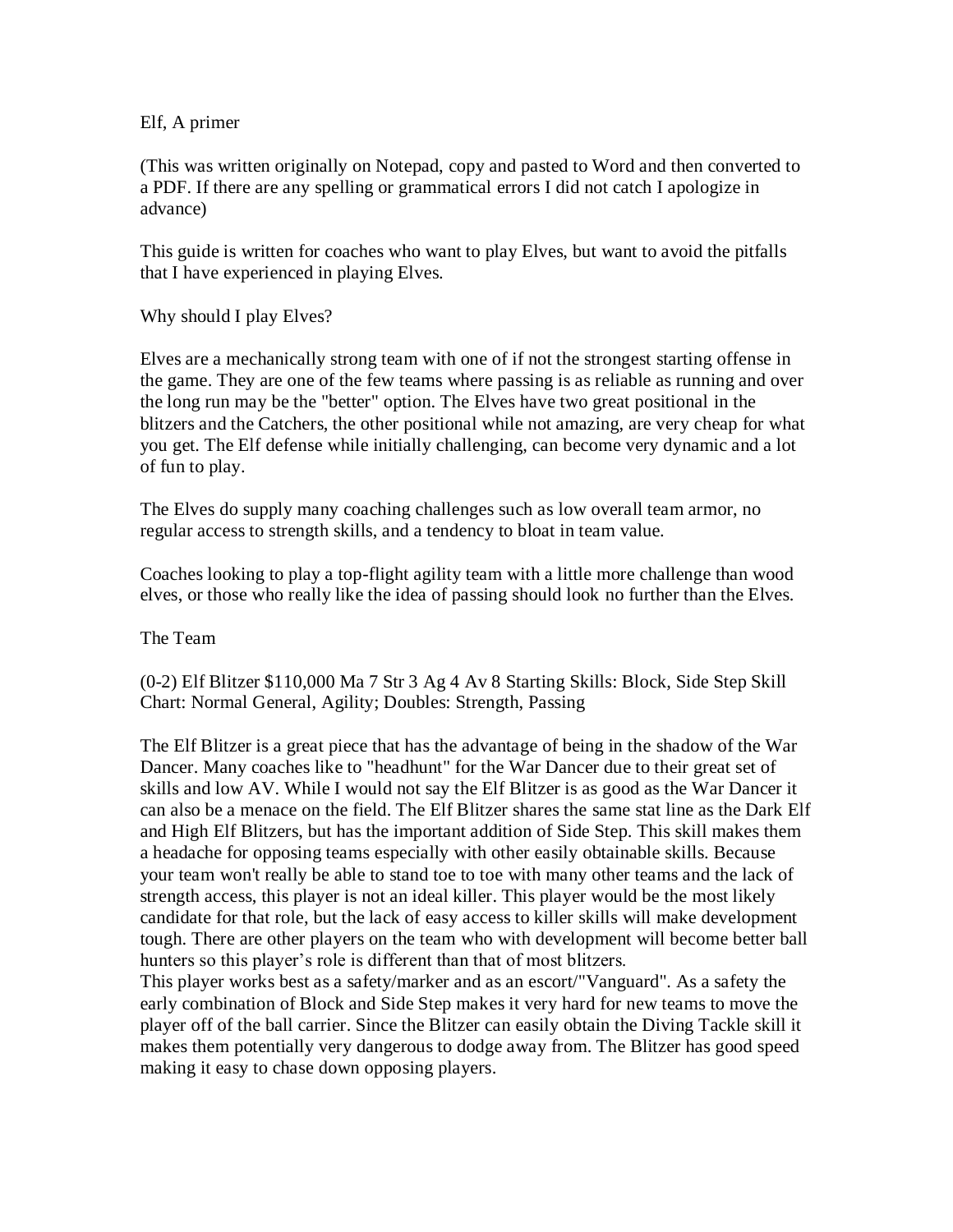As an escort the Blitzer is a good companion for protecting your catchers downfield waiting for a pass. Since they start with Block they are harder to take down than a rookie Catcher and the Side Step allows you to stay in contact with your charge. Since they also have the highest armor on the team they would be the best candidate for basing a cage. This is not recommended, as 8 AV is hardly invincible and doesn't fit well into the Elves play style, but sometimes you need to.

Blitzer Progression "Safety"

Normal: Dodge, Tackle/Diving Tackle, Jump Up, Fend/Sure Feet

Doubles: Guard, Nerves of Steel

Stat increases: All (even AV should be considered later in development)

The Safety is focused on staying close to his quarry, and preventing escape. Because he needs to keep tackle zones on the target he needs to remain upright. Dodge helps to prevent a knockdown and sidestep will negate the ability to push the player away from the target. Then to make sure it's hard to get away a combo of Diving Tackle/Tackle will prevent all but the most desperate from dodging away. In dodge or agility heavy leagues you may want to take tackle first as Diving Tackle is less effective against higher agility players and those with dodge may simply re-roll out leaving your player on the ground with no advantage gained. After that because you might find yourself on the ground often, you may want to take Jump Up to stay more mobile. Finally Fend will help with staying upright and avoiding killers and Sure Feet will allow for more reliable extra movement without the cost of a move boost.

Because the team doesn't have any players over three strength naturally Guard is a very valuable way to prevent stronger teams from overpowering and killing your players, this skill improves the overall teams as strength is hard to come by. Nerves of Steel can be useful as that player may have more frequent chances at scattered balls and interceptions. Because this player will be frequently alone, a later boost to the armor maybe very beneficial as the players armor may be checked more often than their 8 AV should be.

"Vanguard"

Normal: Dodge, Dauntless, Tackle, Frenzy, Fend, Jump up

Double: Guard, Juggernaut

Stats: Str, AV

In this build the focus is on protecting other players on your team and removing obstacles for your offensive a defensive specialist. Vanguards should protect themselves with dodge to ensure they will be a more active force on the field. The remaining skill order will depend largely on what opponents you are facing. Dauntless maybe helpful earlier if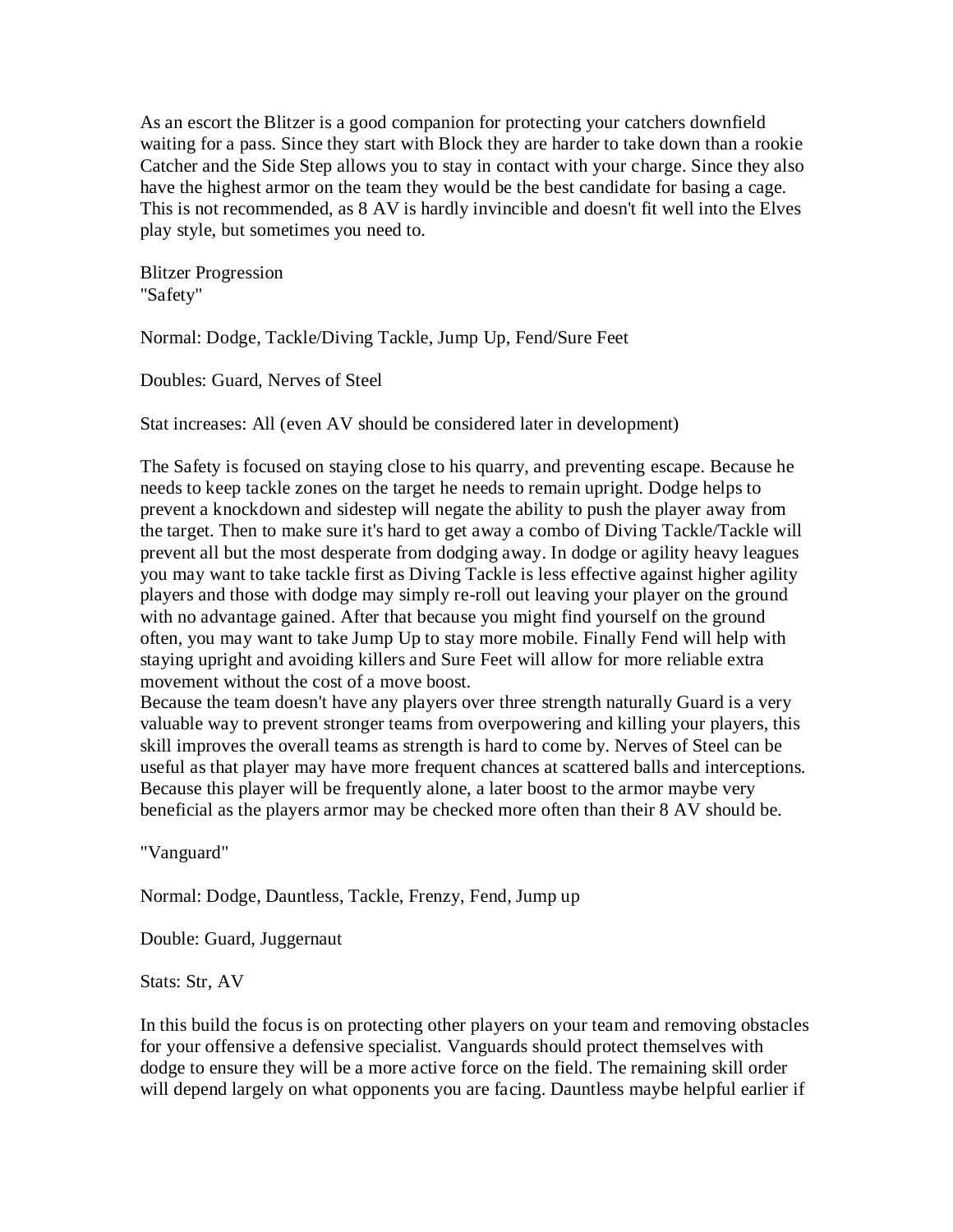you face teams with higher strength players frequently. Tackle is useful for bringing down those in your way if there is a lot of dodge. Frenzy can help in clipping the corners off cages allowing for more pressure to be applied to the ball carrier. It can also be used to clear holes for the ball carrier to shoot through. Fend late will help defend from killers, and Jump Up will help you maintain your effectiveness and throw surprise blocks. As stated in the previous build Guard on any player is a god send and should not be passed up lightly. If one is so lucky to get two double skills Juggernaut will help with field control, moving Stand Firm, Fend, and Wrestle players and turning the block into the sometimes more desirable push.

Since this player is more hit focused, Agility boosts may not be as worthwhile as regular skills. Since the player will often be in contact with other players the Armor may help more than extra movement.

"Killer"

Since this build relies on taking Might Blow on a Double rather than the more useful Guard, that's really the only difference between the killer and the Vanguard. Jump Up and Tackle will be useful and on a second double Piling On. Depending on how much you want to attempt to bash, you may find this a useful build, however hitting in not the Elves strong suit and you may only find limited success.

(0-4) Elf Catcher \$100,000 Ma 8 Str 3 Ag 4 AV 7 Starting Skills: Catch, Nerves of Steel

**Chart** Normal: General, Agility Double: Passing, Strength

The Elf Catcher is the best catcher in Blood Bowl. They are stronger than the Human and Wood Elf Catcher; they have a superb double skill as a starting skill which makes them out the gate better than the High Elf Catcher. Since they are offensively very strong starting they really do not need to focus on gaining more offensive skills and should focus on protecting themselves and helping with team defense. Since they do not start with Block they make a great candidate for blodge hunters and cage crackers. They can develop into many alternate rolls while still staying strong offensively. There are three paths that are very successful for Elf Catchers, the "island", the "cage cracker", and the "safety".

Elf Catcher Progression

The Island

Normal: Dodge/Block, Side Step, Fend, Leap/Diving Tackle/Jump up

Double: Guard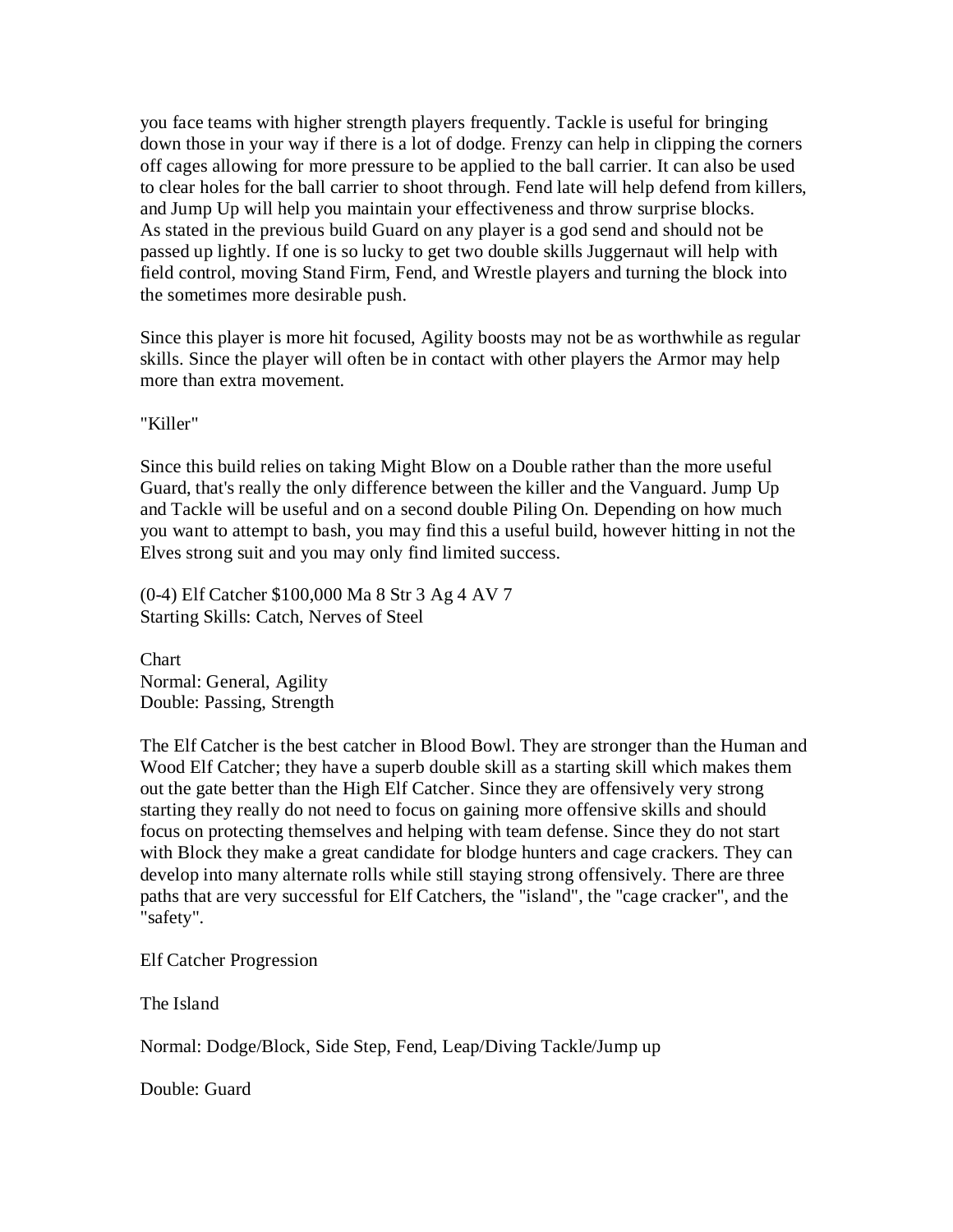Stat Increase: Str, Ma, Ag

The island is a player who can be left out in the open to spread out the defense and allow for other players to receive the ball or survive a hit and get the score on the next turn. The Blodge combination is obvious to increase the likelihood that the player will remain standing. Side Step allows the player to keep in good position and can allow for occasional side line running. Fend will allow the player to maintain space as well as killer protection. After those skills the player can be tailored to other players on you team. Leap can allow the player to get out of tight spots or if you were lucky enough to have guard as well allow for assist in a cage. Diving Tackle allows this player to be a surprise threat or create un passable territory for opposing players when used in tandem with other diving tacklers. Jump Up preserves movement and allows for surprise blocks and TDs. Guard is a great skill and should be taken any time you get a chance to take it. You might think that Dump Off would be ideal, but I wouldn't take it on these players. I will talk about Dump Off in detail at the end of this section.

Cage Cracker

Normal: Wrestle/Leap, Strip Ball/Tackle, Dodge, Jump Up

Double: Guard, Mighty Blow

Stat Increases: Str, Ag, Ma

This player will be valuable in your fight against cages, with a little luck and good planning will become a very reliable method of attack. I choose to do this with a Catcher rather than a Blitzer or a Lineman for these reasons. In comparison with the Blitzer the Catcher position is more abundant 4 opposed to 2 allowing you to specialize one for still leaving 3 catchers to primarily be ball handlers or other defensive specialist. Also, the Blitzers start with Block which makes adding Wrestle a bit redundant. Compared to the Lineman, the 8 move of the Catcher with no stat downside comparatively makes them better able to attack from "unexpected" areas and also provides a potential for escape. The choice between Leap first or Wrestle is purely personal. I wouldn't attempt breaking cages without both skills. The Leap skill has some great offensive potential so I would be inclined to take that first. After that the second split is between Strip Ball and Tackle. If the league is light on sure hands, then Strip Ball will be the better option as a Blodger without Sure Hands is still a jerk without the ball even if he remains standing. If the league has a lot of sure hands ball carriers then Tackle is a better choice and if it's a very popular skill choice then Strip Ball can be cut from the progression. The final two skills are bonus, the first 4 skills are the important ones and these are merely icing on the cake. Dodge is useful if you are trying to extract your player from the cage after he hits the ball handler. Jump Up is nice if you wrestle the ball carrier down, or if you are felled by a knockdown or bad leap. As far as doubles go, the skill Guard is always a useful skill, on this player I would probably pass on it unless the four skill progression was done. Mighty Blow could be useful since this player is most likely to hit another player, but I wouldn't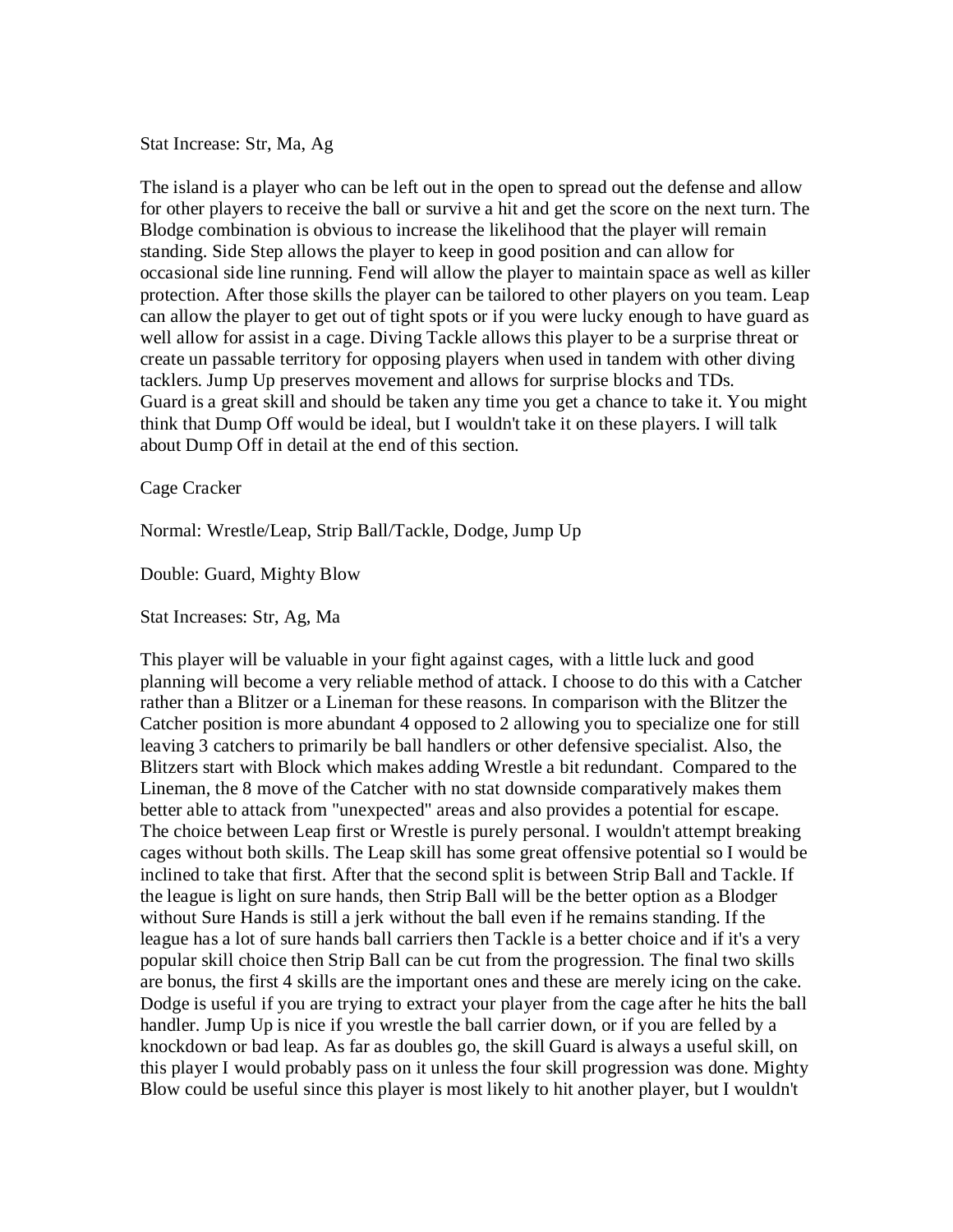take it earlier than a 4th skill. Strength and Agility boosts are so useful feel free to take them anywhere in the progression. If by chance you were able to get both, that becomes a little tricky as a player does need quite a few skills to be very effective in this role.

Safety

Normal: Block, Shadowing, Tackle, Diving Tackle, Dodge, Side Step Double: Guard Stat Increases: Ma

This type of safety is a little different than the Blitzer version. A team could easily pass on this player progression and be just fine. I found that even though my version of the player did not start out with the same progression he struck fear in to the hearts of opponents. Block is the first skill in the progression because it is one of the most consistently useful defensive skills. It helps the safety from just being blocked off each time. Shadowing is what makes this player so dangerous since he has the speed that makes shadowing dangerous. The most common movement speed in the game is 6. This player would need to roll an 8 or better to escape from an equal speed shadower. The 6 mover would need to roll a 10+ to escape an 8 moving shadower, and each time they move there is another dodge that has to be made. This will either stop an opponent in their tracks or cause them to make a lot of risky moves. Combine this with Diving Tackle which is checked before the shadowing check, you can choose when to devastate your opponent and when to keep following. Even though the awesomeness of Shadowing/Diving Tackle was just discussed Diving Tackle can be burned by Dodge, and those that are going to make the attempt to move away from this player will probably have Dodge. Eliminating that makes it harder to get away from the shadowing player and even more effective when Diving Tackle is taken after. The next two skills are there just to make the player harder to knockdown or push away.

Guard doesn't necessarily help with the build, but is a very useful skill so if you want to take a double skill take that one. A movement boost will make the shadowing even more devastating. Instead of a 10+ now 6 movers need an 11+ and 4 moving players cannot escape.

I haven't included an offensive focused player since this player starts with everything they need to easily get down the field and score. If you were going to add more offensive potential you could grab the Sure Feet/Sprint combo to make the player an even faster mover. Since the catchers already catch everything on a 2+ you really won't need Diving Catch. If you play in a league with a ridiculous amount of Disturbing Presence then it might be more useful. Developed Elf throwers will either one out and fumble or it will be an accurate pass.

When looking at these Catchers people often think that Dump-Off would be an awesome combo. The players already have Nerves of Steel so it will always (unless you're playing Nurgle) be a  $2+$  pass, and most of your targets will catch on a  $2+$  as well. There is a daydream that you will have all of these Dump-Off catchers and that you can magically score a touchdown by getting hit four times and dumping it off to victory. One, even a rookie coach could see the set up for this coming and would play set up to make the play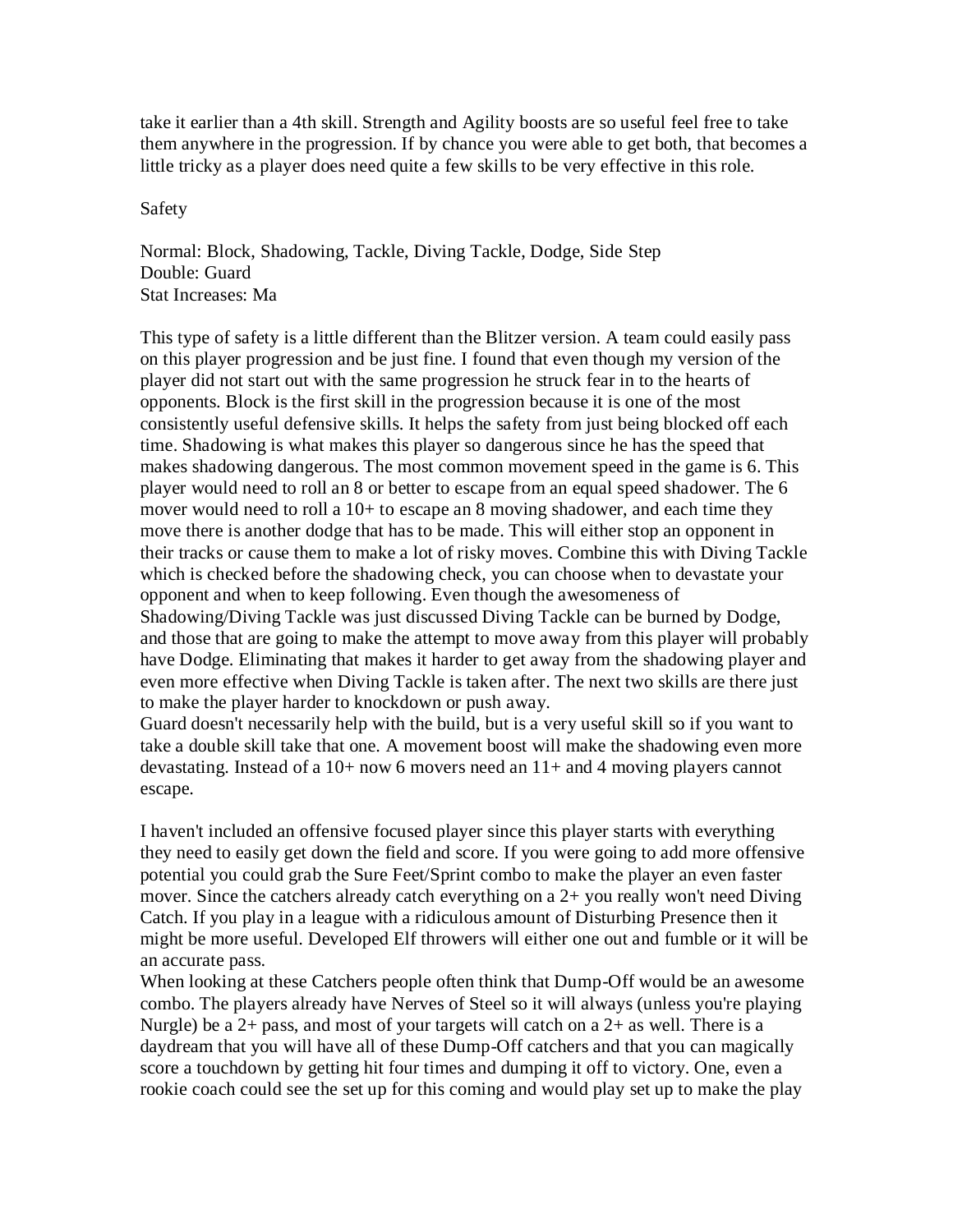tough to accomplish. Two, in order for it to be successful you would be inviting blocks on your players. In most cases it is advantageous for you to score in two turns as it allows you to control the hits against your team. The longer you are on the field the more chances your opponent has to hammer your low armor. It's a fun thought experiment and you might be able to make the greatest team ever using that strategy, but you would be in the minority, not the majority.

(0-2) Elf Thrower \$70,000 Ma 6 Str 3 Ag 4 AV 7 Starting Skills: Pass

Chart Normal: General, Agility, Passing Double: Strength

The Elf Thrower might be the least impressive Elven race thrower in the game. He's slower than the Wood Elf and Dark Elf throwers. And the High Elf thrower starts with Pass and Safe Throw. What he lacks in advantage he makes up in cost. He is very cheap. Because the player is still an Elf, he will be able to fill his role in an acceptable manner. I feel there are two paths for throwers on the team and because they are very inexpensive I suggest having two. I divide them into two groups, the pure passer, and the utility player. An individual player develops based on if he rolls a double skill as his first skill. If the player rolls a double or an agility boost, then he becomes the pure passer. If his first skill is not an agility boost or a double skill, he becomes the utility player.

**Utility** 

Normal: Kick, Leader, Block/Kick-Off Return, ETC

Double: Guard

Stat Increases All or None

The utility player is a pure team player. His role is to take all of the total team effecting skills rather than focus on the individual. So the first choice is kick, which is usually relegated to a lineman, but I feel that the linemen are too "valuable" to put kick on them. The Thrower is only 10k more than a lineman, has the pass skill and passing access on normal rolls. This player is more likely to be playing off the line of scrimmage allowing them to use kick. The second skill that I would take is Leader. It allows for a marginally cheaper re-roll that cannot be effected by the Master Chef. This team can bloat in value and later on every little but counts. After those skills if you want to make starting your drive a little smoother take Kick-Off Return, if you need a little more defense take Block. After that if you want to skill this player any further the rest of the choices are yours, I would avoid giving them more skills to avoid bloat. Guard is always useful, and if you are going to take more than Kick and Leader, Guard is always a good one. With Stat increases it's up to your personal preference. I would pass on them once the player is established as Utility player, but I wouldn't laugh at someone for taking a boost.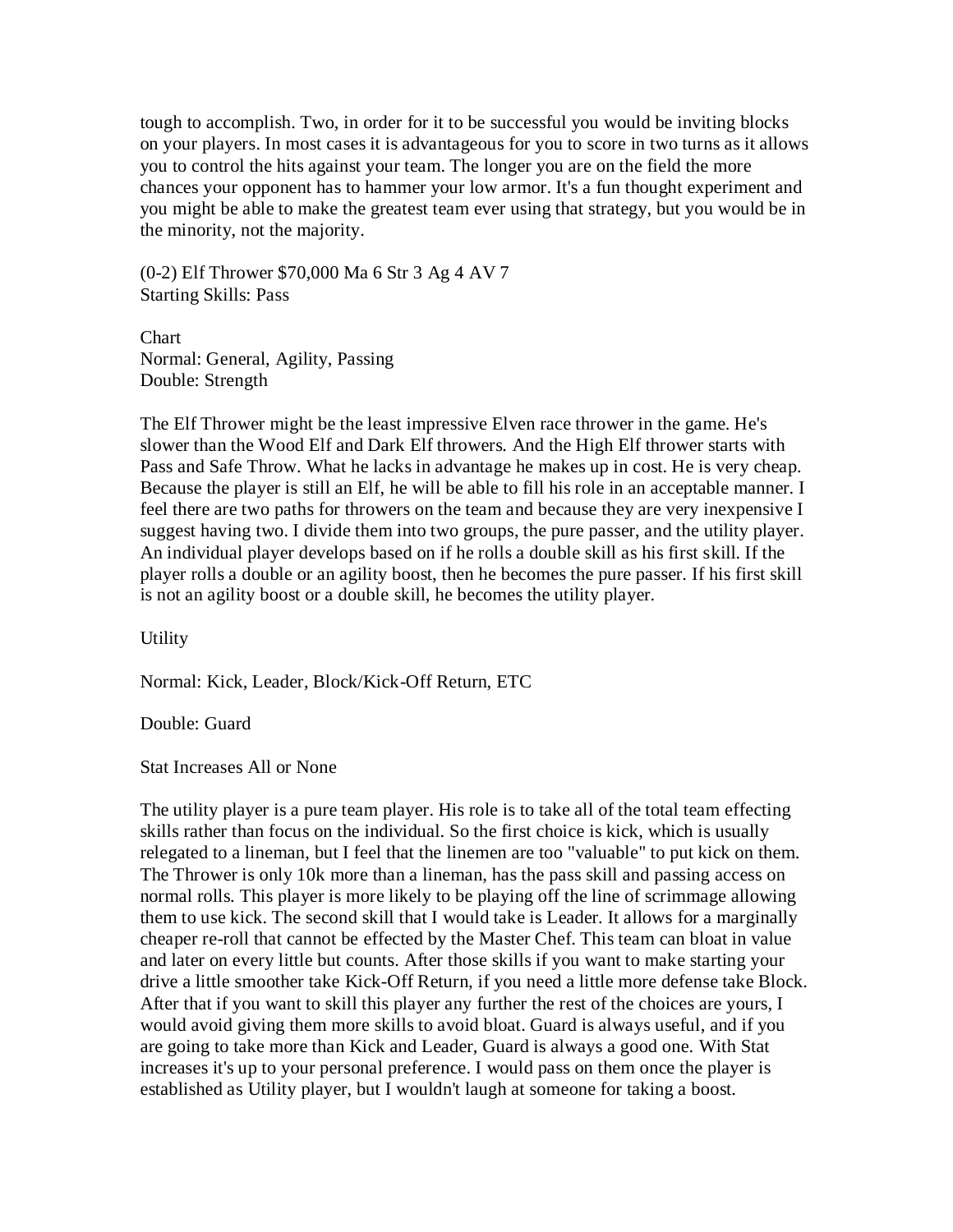Pure Passer

Normal: Accurate, Safe Throw/Block/Sure Hands/Kick-Off Return

Double: Strong Arm

Stat Increase: Agi, Ma

This player will be used to move the ball downfield quickly and protecting the ball by staying deep in the backfield. If this player rolled doubles or an Agility increase on their first roll, they are already halfway done. They would need accurate after that, and then you can add whatever other skills you would like. If you play a pass heavy game you might want to take Safe Throw as the more you throw the higher the chance that an interception will happen. The other skills listed can be handy depending on how you want to finish after you have Accurate and the double or the boost. If you don't get either by your third or fourth skill, you may want to consider cutting and re-buying to try again. Again this player becomes most effective after 3 or 4 skills, so you may want to avoid getting unnecessary SSP with this player as they still need to drive the offense. There is no reason you can't try to hit legendary, but the player might not be worth the cost at that point.

The Runner

Normal: Nerves of Steel, Dump-Off, Sure Feet/Block/Dodge/Sure Hands

Double: None

Stat increases: Ma, Str

I don't feel that this team would make for a strong running team. Most of the players are too slow and the team is much better at passing the ball. However, if you want to make sort of an "option" style offense you could build the passer to be a ball carrier that takes advantage of 4 catchers with Nerves of Steel. Since I have never ran this style of offense I really can comment on how effective it is, but it might be fun.

(0-16) Elf Lineman \$60,000 Ma 6 Str 3 Ag 4 AV 7 Starting Skills:

Normal: General, Agility Double: Passing, Strength

The Elf lineman has the most thankless job on the team, taking the hits from the other team. Because they have low armor and will be the player that are set up to take blocks, Lineman have low career expectations and should not be counted on for very longer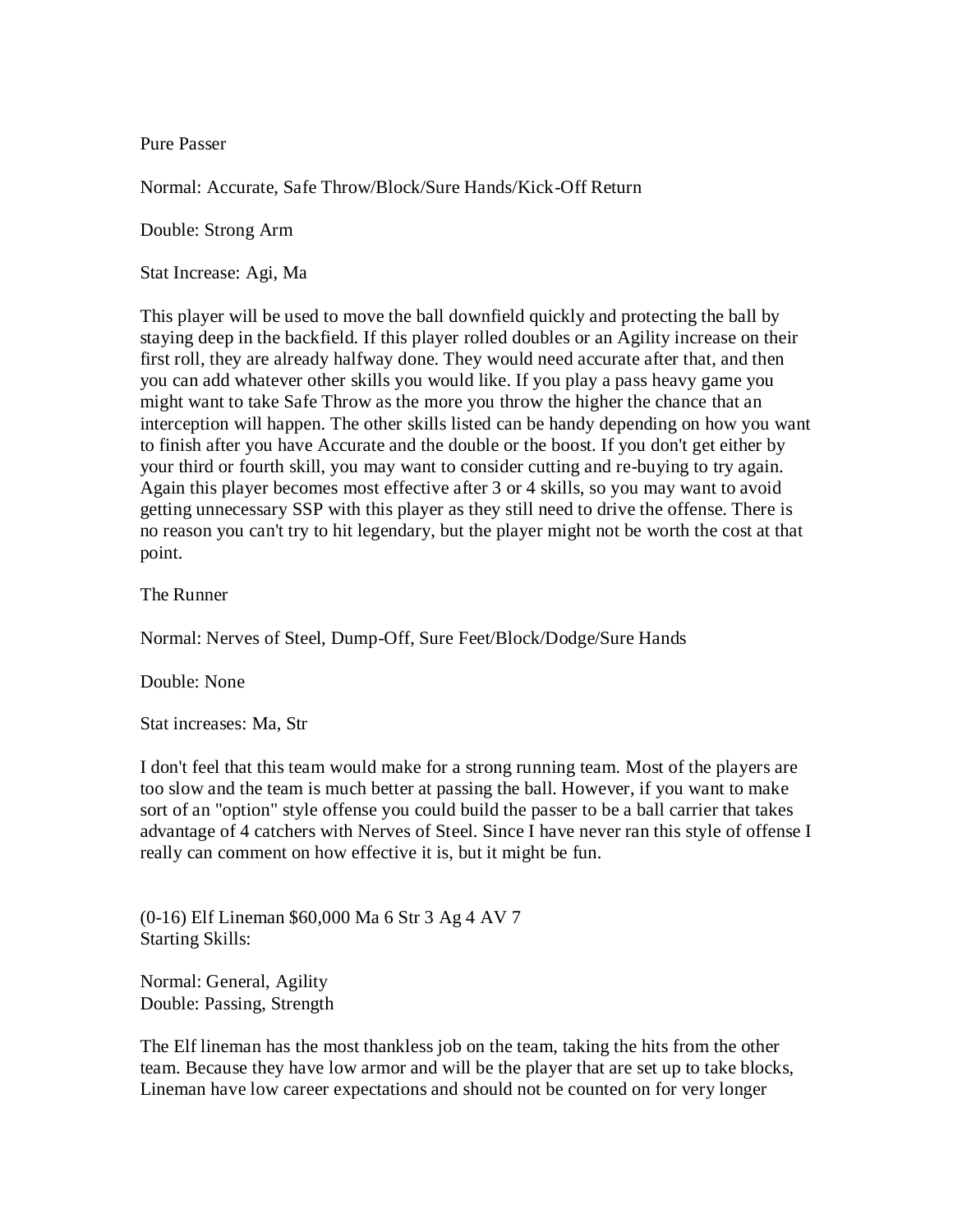because of this you want to make sure that the skills that you do give them effect the most things possible. If you want to focus on making a lineman into a one of the specialized role that was suggested for other players on the team, by all means do so. Outside of the Thrower, the Lineman have the same skill access as the Blitzer and Catcher, the inferior stats and starting skills of the lineman do not make this ideal, but in the case of dead players and cash flow problems Lineman may have to take on those roles.

Basic Lineman

Normal: Fend, Wrestle/Dodge/Side Step

Double: Guard

Stat Increases Str

FEND? FEND! Fend is an atypical first choice skill and with many other teams I would recommend it second or third. However, through playing this team I found that the linemen are far more likely to die or suffer serious injuries that lead to early retirement. Because of this, we need a skill that has maximum use with little drawback. Block is a great skill that allows you to withstand the Both Down result and remain standing. But it only affects the Both Down Result and likely the opponent is throwing two die blocks at you making it the only or desired result less likely. Apply this same logic to Wrestle and Dodge. (Dodge fairs even worse) So what you need to expect with your lineman is to lose the battle up front. So this brings us to Fend, it prevents the attacker from following up with his Block and thus stalling the forward momentum of the player. This isn't a big advantage over faster teams, but they aren't as much of a threat. The slow bash teams however really need every step forward they can get. This will stop at least three players from advancing hopefully helping to stop a cage from moving or even forming. This skill also helps the opposing team's killers from Piling On your lineman maybe preventing an early death. What makes this skill a great first choice is that it affects 4 of the six possible outcomes on the Blocking dice. One of those, the attacker is stopped in place anyway and on the other the attacker is the one going down. This is why I feel that Fend is the best first skill for an Elf lineman. Taking Wrestle, Block, Dodge, or Side Step after that is simply preference. I prefer Wrestle to Block as laying down a potentially slower opponent is in your favor. As stated on every other Elf player Guard is a good skill and I would take it over Fend if it came up first. A Strength boost is also awesome and that would be a fine first choice as well.

Starting Builds at \$1,000,000

Standard Build 2 Elf Blitzers 220,000k 2 Elf Catchers 200,000k 1 Elf Thrower 70,000k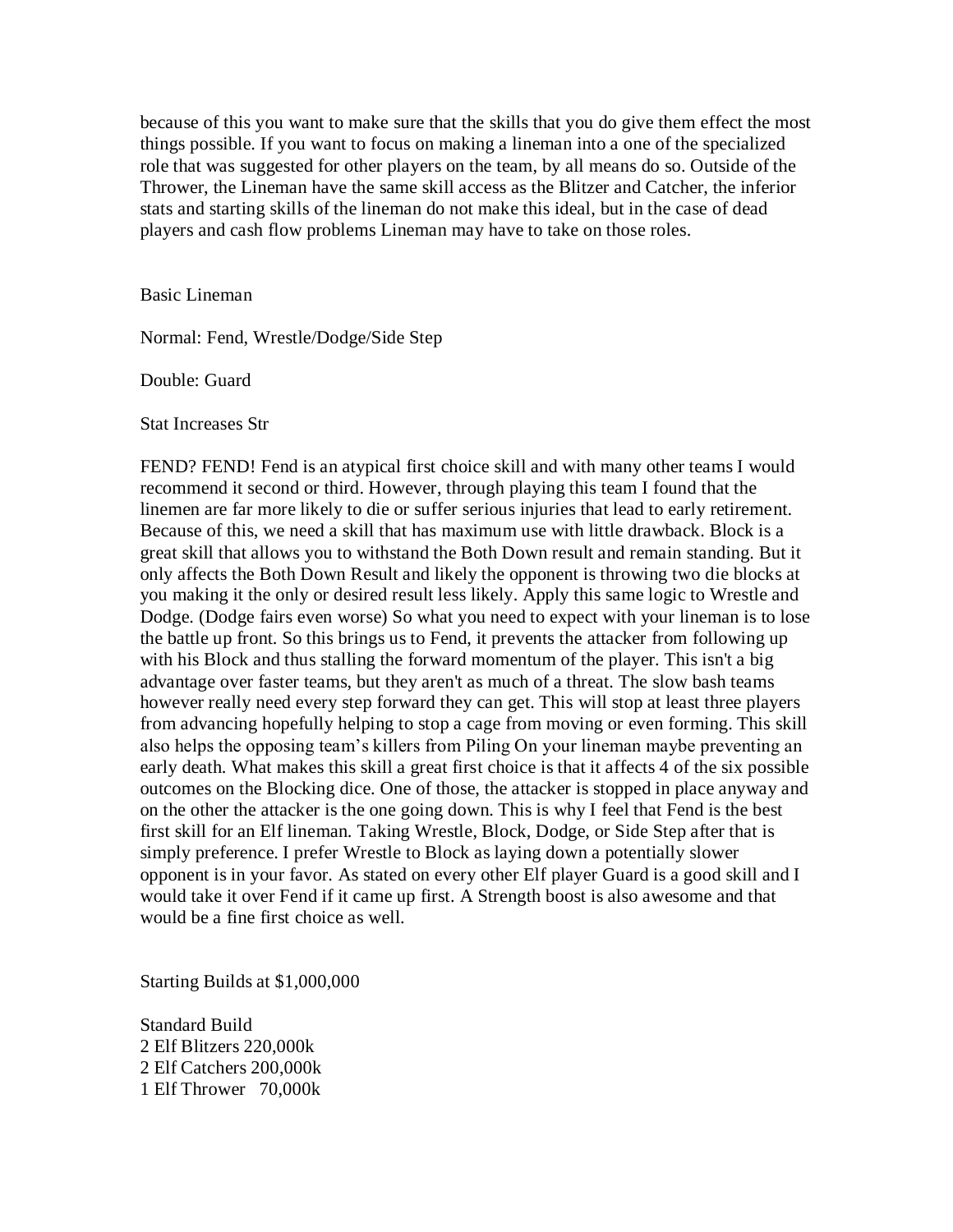6 Elf Linemen 360,000k 3 Team Re-Roll 150,000k Total: \$1,000,000

This was my starting build and is the most widely used Elf team starting roster. It gives you access to all the positional as well as 3 Team Re-Rolls.

Alternative Builds

Heavy Thrower

1 Elf Blitzer 3 Elf Catchers 2 Elf Throwers 5 Elf Linemen 3 Team Re-Roll Total: \$1,000,000

This is an alternative build for those that want a near standard build but want to build both Throwers more quickly.

No Blitzer

4 Elf Catchers 1 Elf Thrower 6 Elf Linemen 3 Team Re-Roll Total: \$980,000

This build maybe useful who play in a bash light league and want to have the most scoring potential at the start.

No Catcher

2 Elf Blitzers 1 Elf Thrower 8 Elf Linemen 3 Team Re-Rolls 1 Apothecary Total: 970,000

This build might be useful for those who want to avoid the Catchers taking all of the SSP and stifling Lineman development, but can't resist the temptation.... yeah.

All of the above builds have three re-rolls. A team could drop a re-roll if they want to add another catcher or an Apothecary if they really felt it was necessary. I feel that three re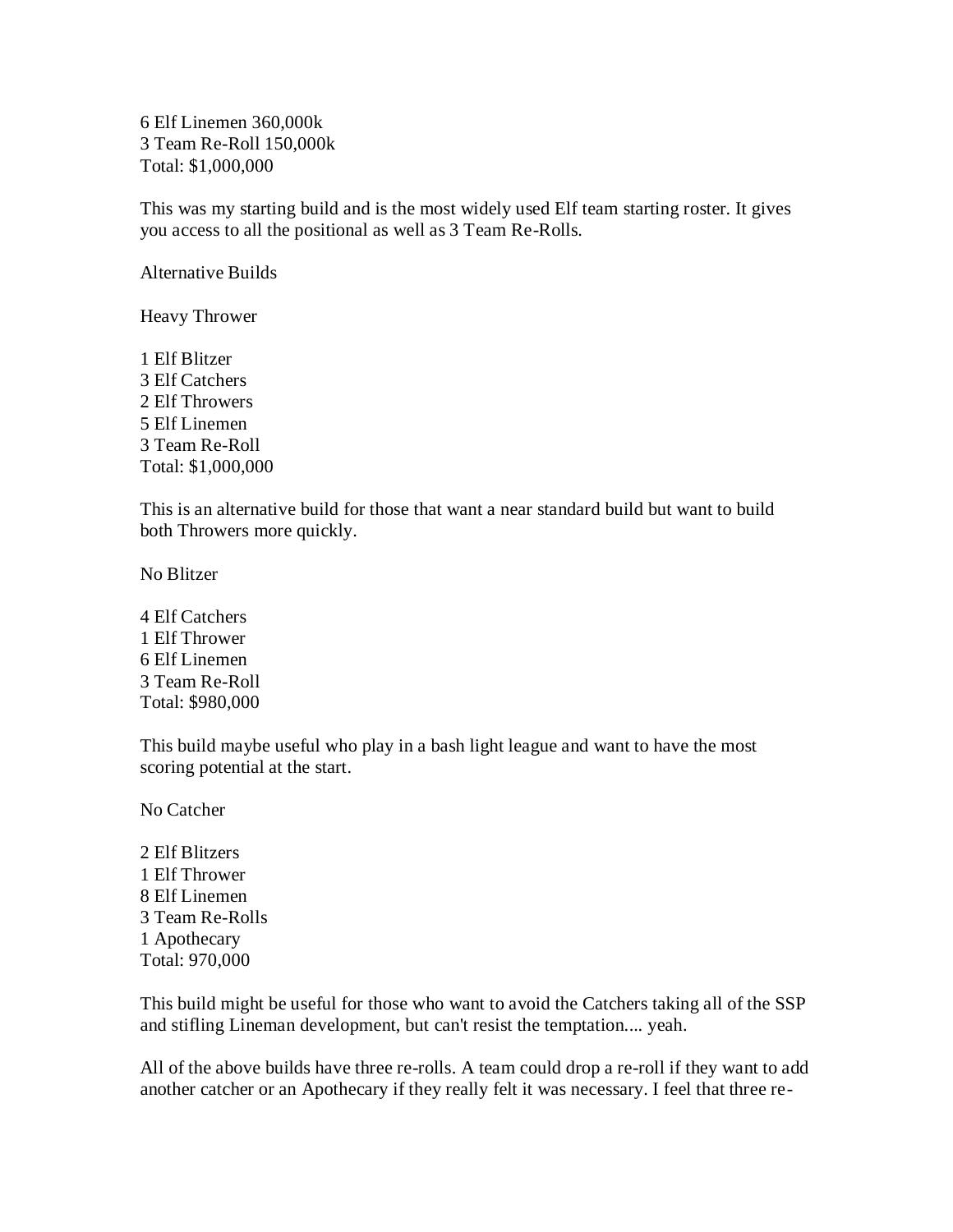rolls is a good number and it's better to buy them before the cost goes up. If you are a consistently lucky individual by all means pass on the re-roll. However, I think that 3 rerolls and a Leader later on is the ideal.

## ELF Strategy

In Blood Bowl teams that play to their strengths generally have a better go of it than those who play in an atypical fashion. The Elves have a very strong offense and should play to score as much as possible. Getting up on a team early can be to your advantage as the other team will be forced to score in less than a full 8 turns. Many teams rely on a quick score from the opposing team and then seek to gain a man advantage and grind the rest of the game from there. This means that in order for you to beat these teams, you must limit the number of blocks your team receives and capitalize on the mistakes your opponent makes. This is much easier said than done, but it is not impossible. Against faster teams that are looking to score as often as you are, you do have advantages that they do not, primarily "unmarkable" 3 strength catchers. In these cases I would still recommend scoring often, but against these non-bash teams you may be able to play the clock a little more than against the bashy teams.

Here is a common set up against bashy teams (I apologize for the terrible quality)

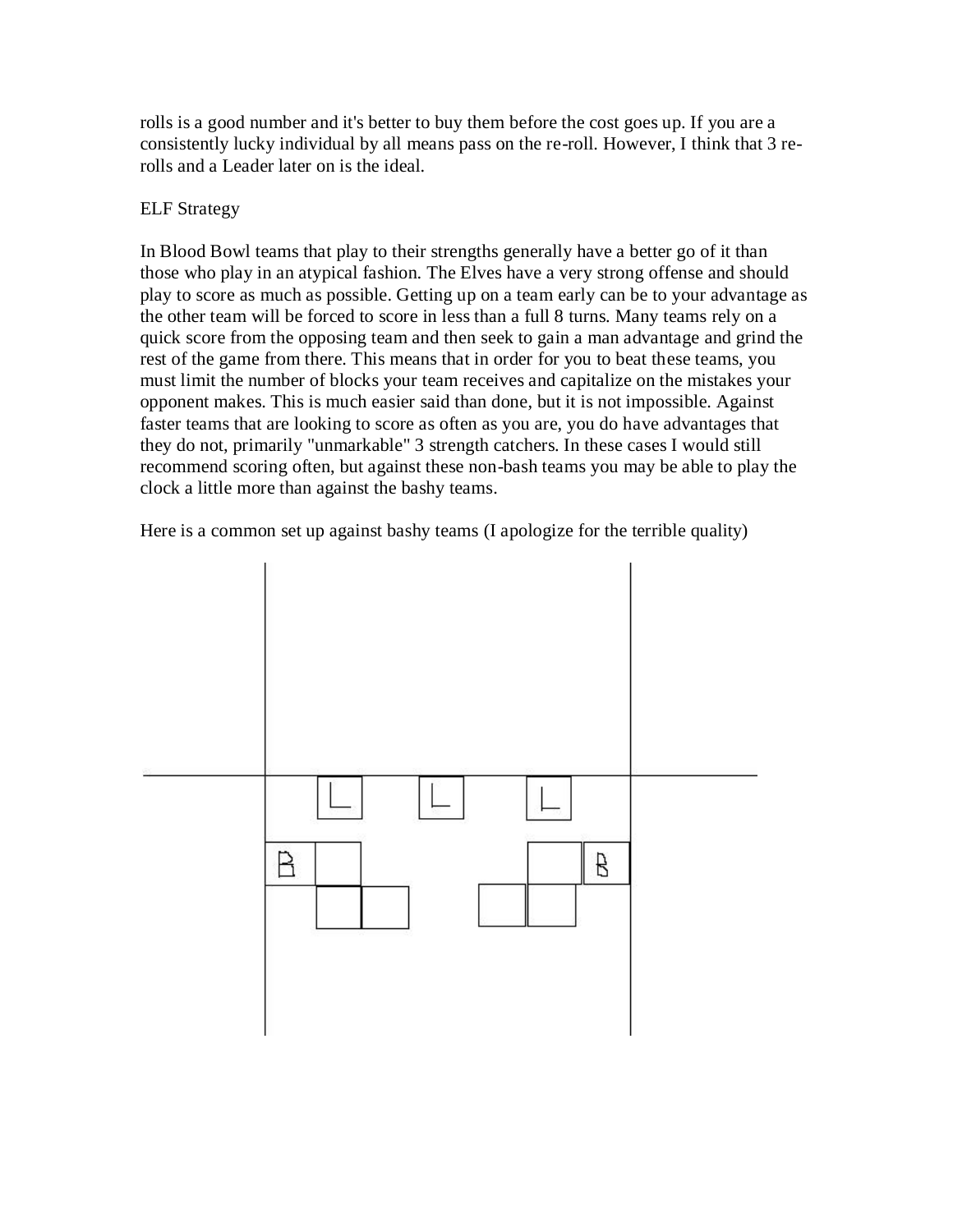This set up limits the number of blockable players to 4. Your three scrimmage lineman and one player in the backfield. This initial push is the most dangerous to your team as you are not able to control the blocks thrown against you. The linemen are at the mercy of the opposing team. I keep them one space apart as that prevents free movement into your backfield from the middle of the field and clustering just plays into their strengths. The second rank plays in pairs near the widezone. This is to help against those who are Blitzing into the backfield. Typically the Blitzers will go on the edge as they are more likely to survive a hit, and then can direct their movement afterward. Early on, you may want to pair a Lineman with the Blitzer, and later in development a defensively developed Catcher. Typically, you can play this one space off of your front line, as you should be safe from chain pushes getting into your backfield. The next set of players are lined up off of the inside player in the first pair towards the center of the pitch. This is where you would keep your rookie catchers and throwers and latter the more offensive or less developed throwers and catchers. This creates a strong presence in the middle of the pitch that will hopefully encourage the slow bash defense to move to the outside. This is your intended goal. If they continue to press the middle you will need to back up and start phase two of the defensive set up. If you have an opportunity to strike before the cage forms, take it. Even if it doesn't result in getting possession of the ball, having the ball on the ground or in the possession of the wrong player can be just as good. Assuming the cage has formed you then move into phase two.

In the second phase of the defense you are looking to control the movement of their cage and wait for opportunities to strike. If at all possible you want to limit the amount of blocks the opponent can throw to one, their Blitz action. Only base other players if it is necessary or if you have no other option. Dodging away from opponents is usually a better idea as it's a pretty high percentage roll for you and they can't Mighty Blow and Piling On if you get knocked down. Save these for the final actions of your turn. During phase two your defensive set up will change to this.

Use this to limit the movement of the cage and try to direct them towards the sidelines. If you have a cage cracker, you can attempt to cut the corners of the cage and then leap in to hit the ball carrier. Use common sense on this though. If the ball carrier is blodge sure hands and is of equal or greater strength and you have leap and nothing else this is not going to go well. If you don't have the ability to crack the cage, you will need to apply pressure to the ball carrier. Blitz off the corner of the cage and then mark the ball carrier. Early on the best markers will be the blitzers and will probably remain that way throughout development. Then you need to try and limit assists and wait for an opportunity to hit the ball carrier or force an error. I would try and leave a player out of the action that can take advantage of a pass and burn towards the end zone.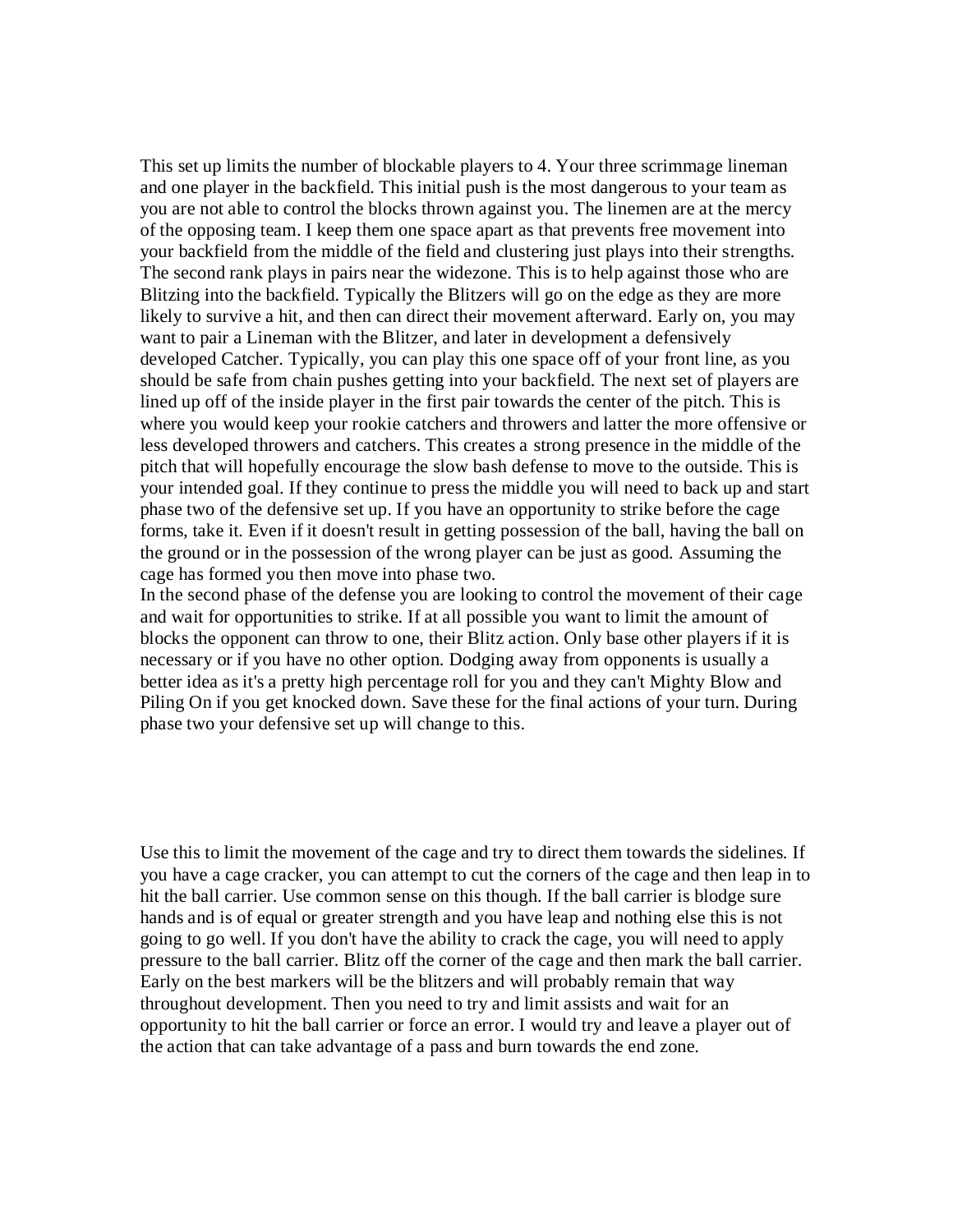Against fast teams the prior formation can still be used, but you may want to put a player in the widezone as these teams can make much better use of them. This is an expanded version of the previous set up.



In the previous set up the wide zones were ignored. This is because you were more than likely able to catch up to a Dwarf Runner streaking down for a pass. Because this defense is against faster teams who you might not be able to catch staying the wide zone allows you to impede progress and catch those who get buy. If you see the opponent setting up in multiple pockets behind you it likely will lead to a pass, in this case you want to mark up the receivers as best as you can and prepare for a throw. Marking with your Catchers between the receivers and the thrower can be quite advantageous. Since you will have Nerves and they in most cases will not it makes it harder for them to catch the pass, but you will not suffer the same penalty when attempting an interception. Your Catchers will need a 5+ with a re-roll, those are rather reasonable odds (for blood bowl anyway) for intercepting a pass.

If you see the opponent setting up a wall on either sideline, engage the wall and try to get players at the end of their wall to cut it off. Because fast teams can pull a reverse, do keep a few players off to prevent this. If the opponent attempts to cage, use the anti-bash strategy, but you can be a little more aggressive with base to base contact.